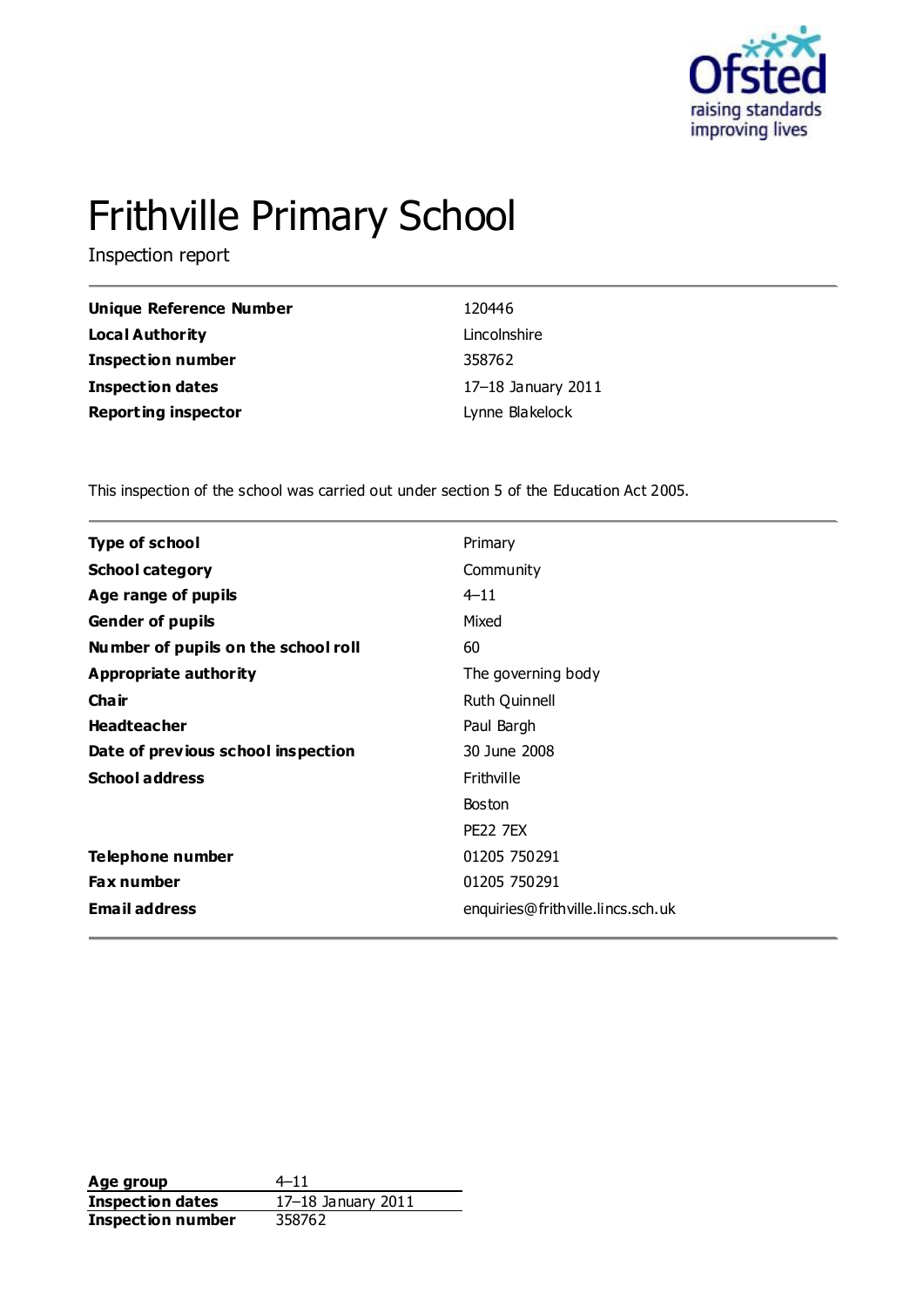The Office for Standards in Education, Children's Services and Skills (Ofsted) regulates and inspects to achieve excellence in the care of children and young people, and in education and skills for learners of all ages. It regulates and inspects childcare and children's social care, and inspects the Children and Family Court Advisory Support Service (Cafcass), schools, colleges, initial teacher training, work-based learning and skills training, adult and community learning, and education and training in prisons and other secure establishments. It assesses council children's services, and inspects services for looked after children, safeguarding and child protection.

Further copies of this report are obtainable from the school. Under the Education Act 2005, the school must provide a copy of this report free of charge to certain categories of people. A charge not exceeding the full cost of reproduction may be made for any other copies supplied.

If you would like a copy of this document in a different format, such as large print or Braille, please telephone 0300 123 4234, or email **[enquiries@ofsted.gov.uk](mailto:enquiries@ofsted.gov.uk)**.

You may copy all or parts of this document for non-commercial educational purposes, as long as you give details of the source and date of publication and do not alter the documentation in any way.

To receive regular email alerts about new publications, including survey reports and school inspection reports, please visit our website and go to 'Subscribe'.

Royal Exchange Buildings St Ann's Square Manchester M2 7LA T: 0300 123 4234 Textphone: 0161 618 8524 E: **[enquiries@ofsted.gov.uk](mailto:enquiries@ofsted.gov.uk)**

W: **[www.ofsted.gov.uk](http://www.ofsted.gov.uk/)**

© Crown copyright 2011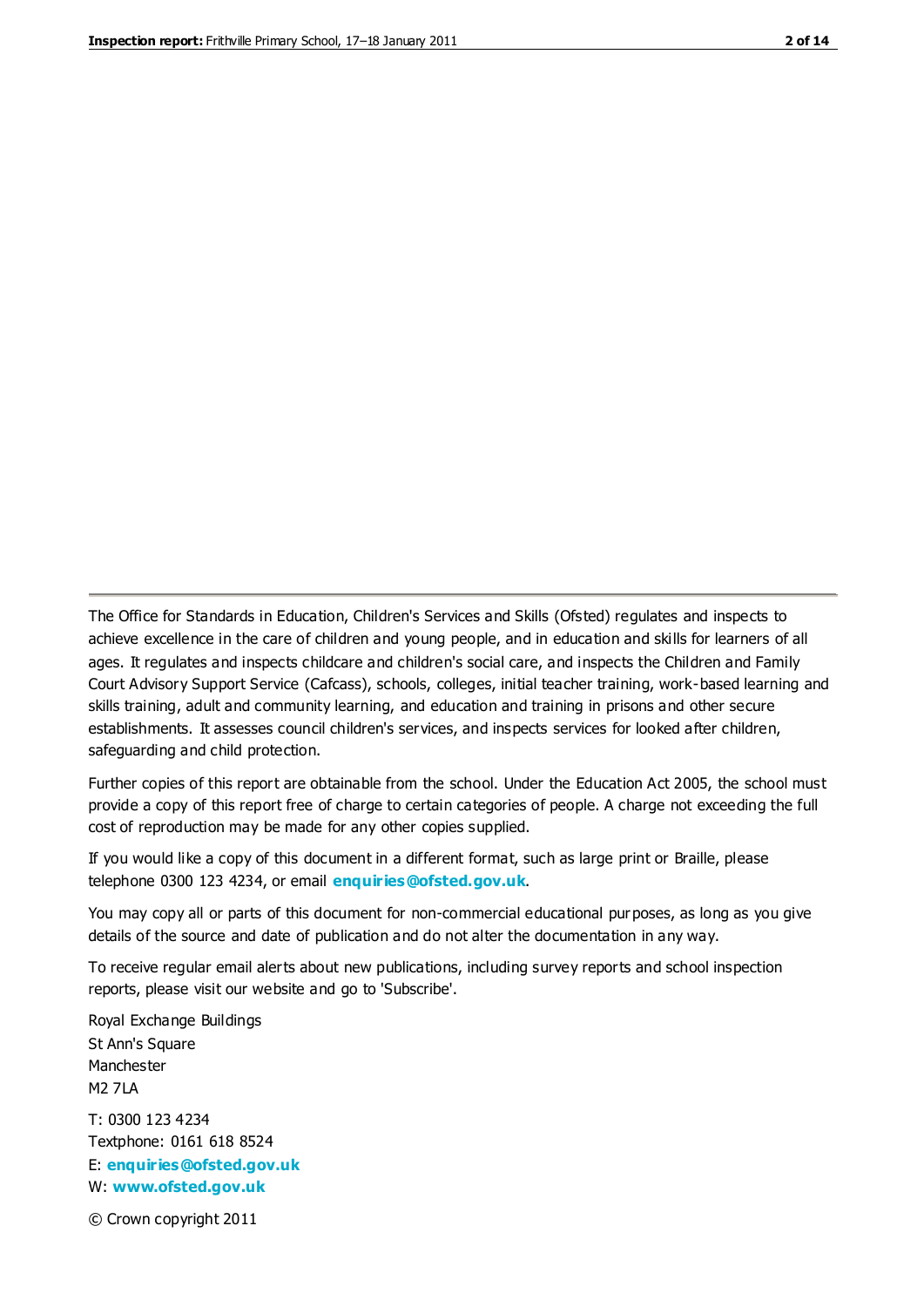# **Introduction**

This inspection was carried out by two additional inspectors who observed two teachers over eight lessons. Meetings were held with middle leaders and with groups of pupils and members of the governing body. The inspectors observed the school's work and looked at documentation relating to pupils' achievement, examples of their work, the school development plan and policies and procedures to keep pupils safe. The inspectors analysed staff and pupil questionnaires and the 17 questionnaires returned by parents and carers.

The inspection team reviewed many aspects of the school's work. It looked in detail at a number of key areas.

- $\blacksquare$  It investigated how effectively the school is addressing pupils' achievement in mathematics throughout the school.
- It analysed the evidence to determine whether provision caters at least satisfactorily for pupils of all abilities, from the Early Years Foundation Stage onwards.
- It collected evidence from all aspects of leadership and management, including governance, to ascertain the capacity of the school to move forward securely.

# **Information about the school**

This is a very small school that reduced in size from three classes to two in September 2010. Several children have joined the school since then. Over a third of pupils travel from Fenland communities outside the catchment area to attend. Most pupils are White British although an increasing number are from an Eastern European heritage and speak English as an additional language. A lower than average proportion of pupils are known to be eligible for free school meals. An above average proportion have special educational needs and/or disabilities, of which most are moderate learning needs. A much higher proportion of pupils than is typical join or leave the school at other than the usual times.

Since the last inspection, improvements have been made to the accommodation for the library, information and communication technology (ICT) and design technology. The school is part of a Networked Learning Partnership with five local primary schools to extend writing and speaking and listening opportunities through creative arts. Following the departure of the previous headteacher in December 2008, there was instability of leadership until the appointment of the permanent headteacher in September 2010. He is also the acting executive headteacher of New York Primary School, with which the school is federated. The two schools have one governing body but have their own budget.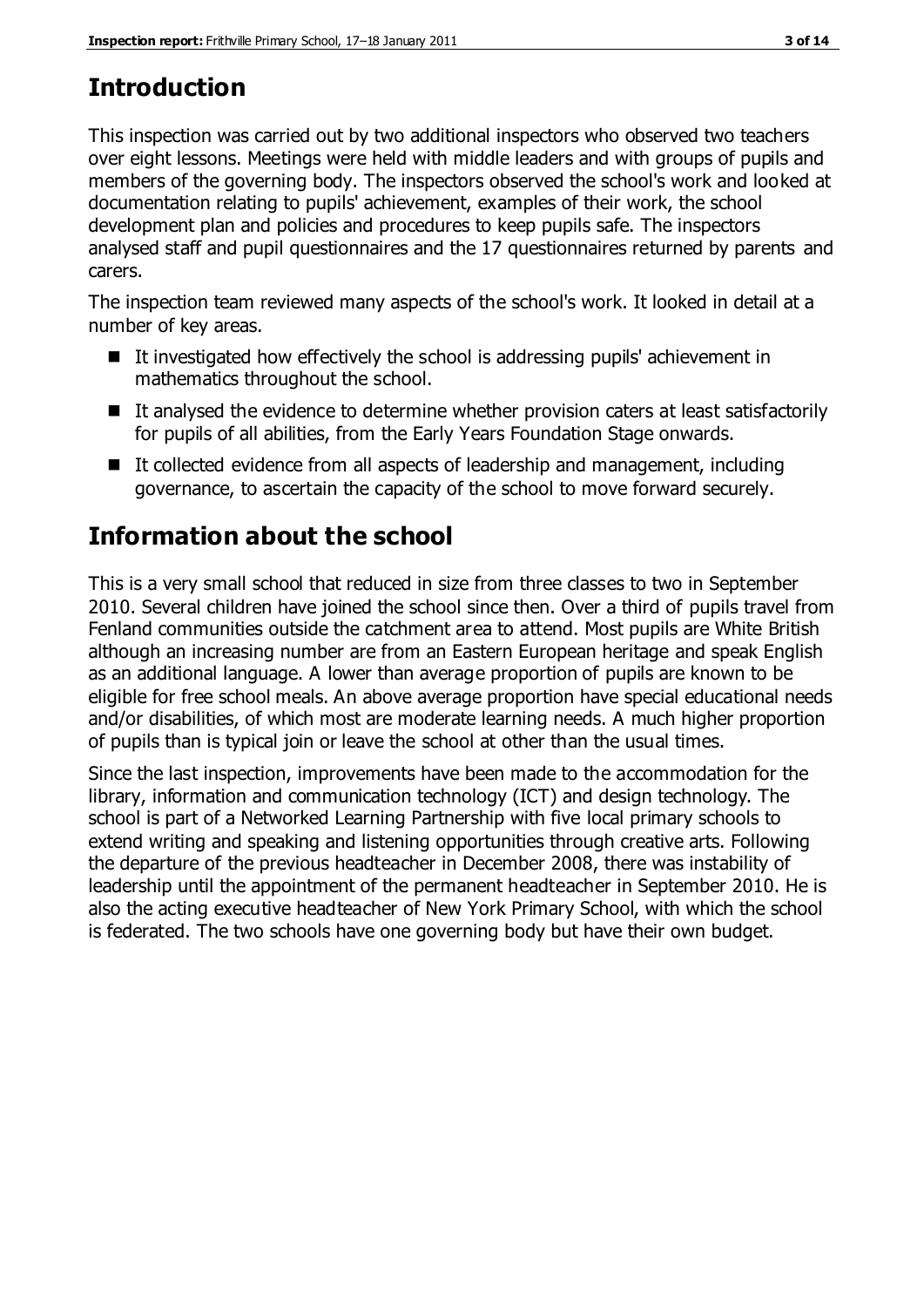# **Inspection judgements**

| Overall effectiveness: how good is the school?  |  |
|-------------------------------------------------|--|
| The school's capacity for sustained improvement |  |

## **Main findings**

This is a satisfactory school. The headteacher is making his mark. Clear direction, together with great team work and ambition of staff and the governing body, has created a cohesive unit that is moving the school forward. Sound use of the staff skills within the school and federation to strengthen middle management and to share effective practice and resources are resulting in the improvement of provision. Accurate and robust monitoring and evaluation by the headteacher are ensuring that weaknesses are addressed promptly. Monitoring by subject leaders is developing, but not yet comprehensive. Attainment is improving as practices are embedded. The governing body's commitment to the school is shown in its wide involvement although it does not yet find out enough information for itself about the school's performance. Altogether, the school has a satisfactory capacity to move further forward.

Teaching is sound, but with an increasing amount that is good, and the school has established prompt intervention strategies for pupils who have gaps in their learning or find aspects difficult. As a result, attainment is average and progress sound from the Early Years Foundation Stage onwards, including in mathematics where most pupils are on track to reach their targets. Gaps in the mathematical skills of older pupils are being addressed on a daily basis, extending their knowledge steadily. There is not though, sufficient emphasis in the Early Years Foundation Stage on child-led play or use of the outdoor area, to ensure that children can learn for themselves and take part in a full range of learning activities. Planning of lessons throughout the school is often detailed and based on the range of abilities. However, there is slower progress in some lessons where the level of challenge is inaccurate. This is the case particularly for pupils capable of reaching higher levels, for which work is sometimes too easy and does not promote higher order skills. Guidance in lessons is often very helpful to pupils but marking does not regularly promote pupils' good achievement, especially in mathematics, as it rarely informs them what to do next. Similarly, although pupils have targets they are seldom used in lessons and pupils are vague about what they are. The curriculum is becoming more varied. The growing use of themes and links across subjects broaden pupils' knowledge and skills as well as providing more opportunities for them to develop their mathematical as well as their literacy skills.

The school provides a caring environment in which pupils feel safe and happy, and in which parents have growing confidence. New behaviour and attendance strategies are in place to demonstrate the high expectations of the staff. As with many other aspects, they are work in progress. While attendance is average, not enough pupils attend as often as they should, with holidays pulling attendance down.

Up to 40% of the schools whose overall effectiveness is judged satisfactory may receive a monitoring visit by an Ofsted inspector before their next section 5 inspection.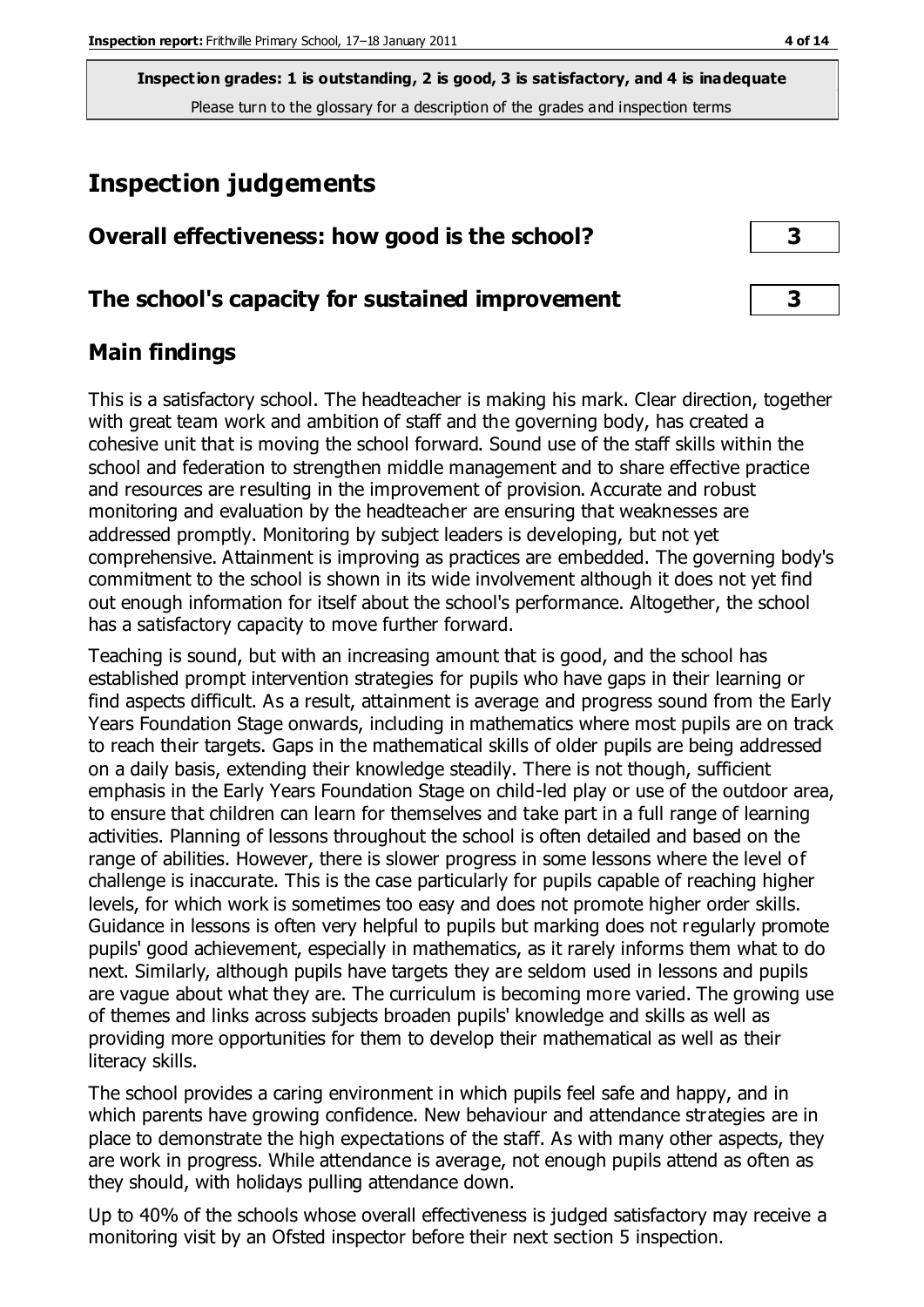## **What does the school need to do to improve further?**

- Raise attainment and accelerate pupils' progress by making sure that
	- tasks always provide an accurate level of challenge, particularly for those pupils capable of reaching higher levels
	- marking informs pupils clearly how to move forward in their learning
	- pupils have individual targets in English and mathematics that they know, understand, have ownership of, and which are integral to lessons
	- most learning in the Early Years Foundation Stage is child-led and the outdoor area is used fully to extend classroom learning.
- Improve attendance rates by
	- promoting pupils' and parents' and carers' understanding of the importance of good attendance
	- giving pupils ownership of their attendance by providing them with personal attendance targets.
- Increase the effectiveness of leadership and management by
	- $-$  ensuring that the governing body monitors the work of the school robustly and knows enough to be able to influence its direction
	- ensuring that subject leaders have a comprehensive overview of provision and outcomes in their areas.

## **Outcomes for individuals and groups of pupils 3**

While there is some variation in the attainment of the small cohorts and above average movement of pupils in and out of the school, pupils of all abilities make satisfactory progress throughout the school. The growing numbers of pupils who speak English as an additional language, and those who have special educational needs and/or disabilities achieve satisfactorily due to the well-focused support of teaching assistants which is accelerating their progress. All groups are benefiting from prompt and accurate identification of their needs and secure staffing. While attainment has fallen since the last inspection, the school's tracking of progress points to an improving picture, particularly lower down the school, where there are fewer gaps in learning.

Although pupils capable of reaching higher levels are not always learning as rapidly as they should, in some lessons, through a mixture of challenging questioning and ownership of their learning, they achieve well. This was evident in a science lesson, where planning catered very accurately for all levels of abilities. More-able pupils combined mathematical concepts with scientific analysis in order to ascertain the similarities and differences between properties of different materials. In both this and a lower achieving group, the probability of specific liquids evaporating provided a lengthy dialogue between pupils and with the teachers, with pupils showing their growing ease in using scientific language. Pupils enjoyed the problem-solving tasks and the decisions they had to make.

The family feel and the ethos of care play a big part in pupils' enjoyment of school. They benefit from taking on roles of responsibility although the majority of these are for older pupils. However, they all enjoy fund-raising for charity. The school council enthusiastically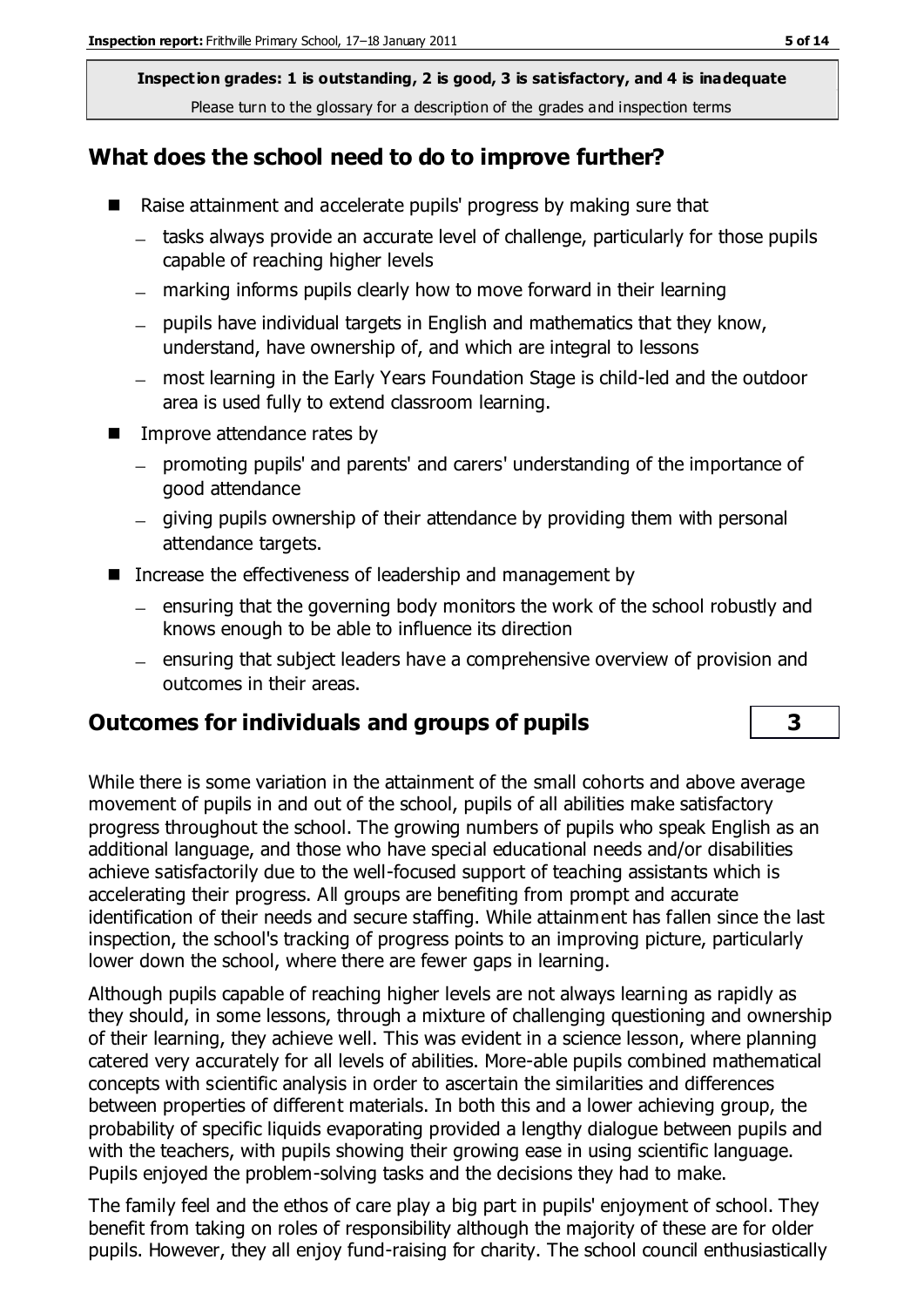works to improve the school for pupils, such as providing wet play resources. Pupils have a satisfactory understanding of the need to be healthy and to keep fit. Enterprise days promote a range of skills that pupils will need when they are older, as well as furthering their social and moral understanding. Overall spiritual, moral, social and cultural development is satisfactory, though opportunities for pupils to build on their multicultural understanding are not regularly planned.

These are the grades for pupils' outcomes

| Pupils' achievement and the extent to which they enjoy their learning                                                     | 3 |
|---------------------------------------------------------------------------------------------------------------------------|---|
| Taking into account:<br>Pupils' attainment <sup>1</sup>                                                                   | 3 |
| The quality of pupils' learning and their progress                                                                        | 3 |
| The quality of learning for pupils with special educational needs and/or disabilities<br>and their progress               | 3 |
| The extent to which pupils feel safe                                                                                      | 3 |
| Pupils' behaviour                                                                                                         | 3 |
| The extent to which pupils adopt healthy lifestyles                                                                       | 3 |
| The extent to which pupils contribute to the school and wider community                                                   | 3 |
| The extent to which pupils develop workplace and other skills that will contribute to<br>their future economic well-being | 3 |
| Taking into account:<br>Pupils' attendance <sup>1</sup>                                                                   | 3 |
| The extent of pupils' spiritual, moral, social and cultural development                                                   | 3 |

<sup>1</sup> The grades for attainment and attendance are: 1 is high; 2 is above average; 3 is broadly average; and 4 is low

## **How effective is the provision?**

Relationships between staff and pupils are positive and encourage learning. Teachers' subject knowledge is good and their questioning is generally effective, encouraging pupils to think more deeply and extend their learning. Often, tasks are based on experiences that pupils can relate to and which encourage their interest. Since the last inspection, opportunities for pupils to practise and strengthen their speaking and listening skills have been a priority, so they are increasingly confident in offering their views. While in some lessons the pace is brisk and pupils stay focused, in others expectations are not always high enough and a few pupils are off-task. While pupils know the behaviour code, it is not consistently applied in all lessons. The school is addressing this through training and monitoring.

Pupils enjoy the new themes and links across subjects, including those that develop ICT skills. Links with other schools, including its partner school, members of the Networked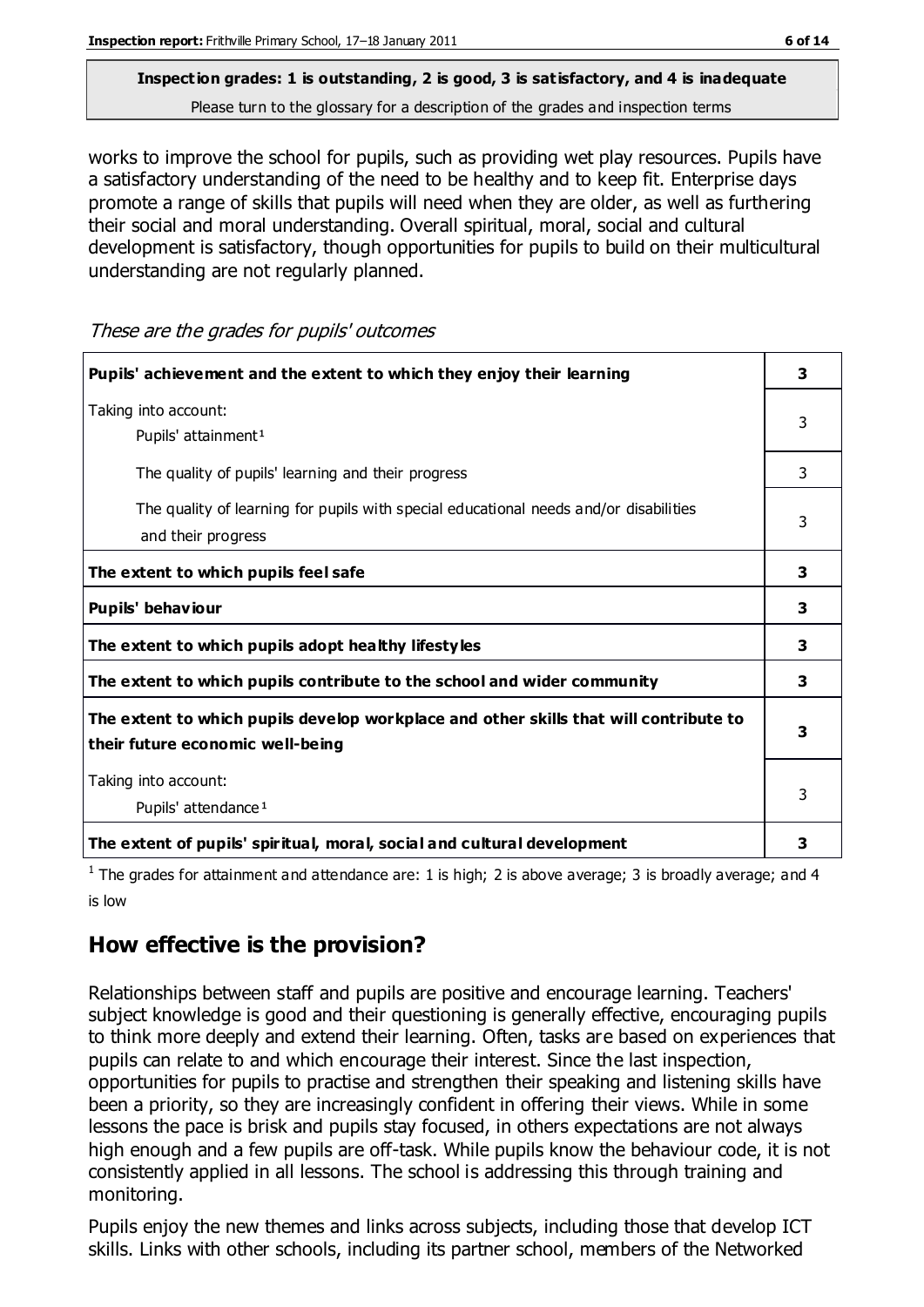Learning Partnership and a local secondary school, enable shared resources and specialist teaching in a number of areas, including in the popular after-school sports clubs. They support pupils' satisfactory personal development, extend their learning and help them to discover their talents. Provision for pupils with special educational needs and/or disabilities is satisfactory. There is a register of pupils who have particular gifts and talents and occasional provision for them through the cluster of schools, but it is not as a matter of course built into planning. Personal, social and health education is taught throughout the school, providing pupils with a satisfactory knowledge and understanding of lifestyle issues.

The staff know pupils well and those with concerns or needs are supported and cared for. Pupils say that the staff deal with any bullying or unkindness promptly. A designated teacher who oversees pupils' welfare works closely with a range of outside agencies to ensure their specific needs, whether social, emotional or academic, are met. New school systems to improve attendance are being implemented but as yet the importance of attendance does not have a high profile with pupils or with their parents and carers. Pupils do not have clear individual targets. Communication with parents and carers about their children's academic progress is also improving, with half-termly reports providing them with a fuller picture of their child's achievements. Pupils are helped to settle when they arrive mid-year, and are confident about moving to secondary school because of a range of activities to prepare them for the next stage of their education.

| The quality of teaching                                                            |  |
|------------------------------------------------------------------------------------|--|
| Taking into account:                                                               |  |
| The use of assessment to support learning                                          |  |
| The extent to which the curriculum meets pupils' needs, including, where relevant, |  |
| through partnerships                                                               |  |
| The effectiveness of care, guidance and support                                    |  |

These are the grades for the quality of provision

## **How effective are leadership and management?**

Since his appointment, the headteacher has moved quickly to address key weaknesses. All of the resulting initiatives have been based on an accurate understanding of the school's strengths and needs. The continuing rigour and extent of the monitoring and evaluation of the school's performance are resulting in sound improvements to provision and outcomes, including some acceleration in pupils' progress, where teaching is regularly good. The school is able to promote equality of opportunity and freedom from discrimination soundly because it evaluates pupils' performance, although not their involvement in school activities. The federation has resulted in a wider range of skills within the staff, which are being utilised to improve the consistency of teaching and learning and to strengthen middle leadership. In particular, there is good communication and a shared vision and commitment to improvement. Governance is sound. The governing body oversees its safeguarding duties satisfactorily and the school meets requirements. The governing body's knowledge of the performance of the school is increasing as it gets to grips with monitoring performance and provision within subjects. At the same time, communications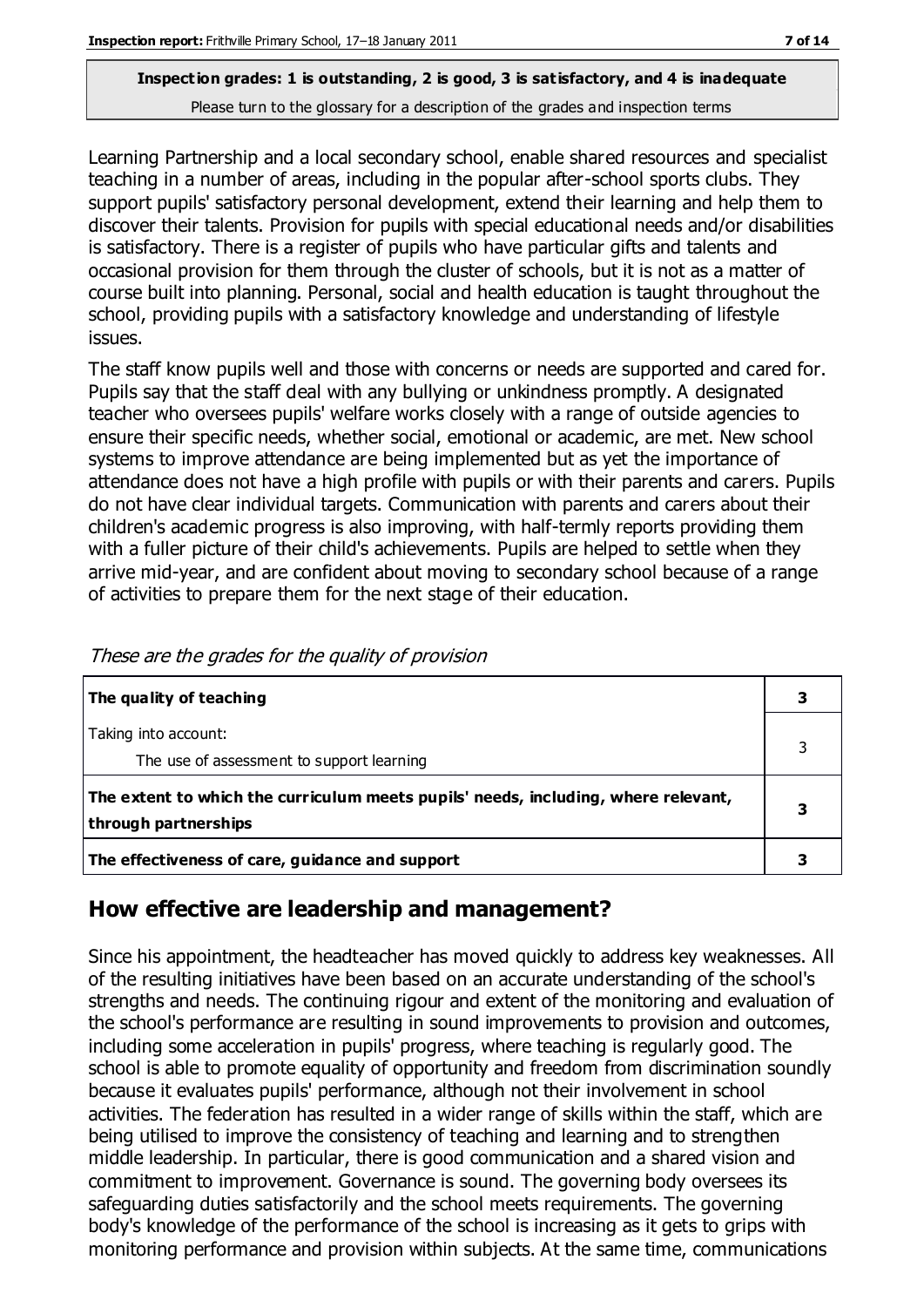with parents and carers have increased, leading to their more positive attitudes towards the school. Although the school is promoting community cohesion, strategies are not built into curriculum planning and the lack of structure means that there is unevenness in provision across socio-economic, religious and ethnic contexts.

These are the grades for leadership and management

| The effectiveness of leadership and management in embedding ambition and driving<br><i>improvement</i>                                                           | 3 |
|------------------------------------------------------------------------------------------------------------------------------------------------------------------|---|
| Taking into account:<br>The leadership and management of teaching and learning                                                                                   | 3 |
| The effectiveness of the governing body in challenging and supporting the<br>school so that weaknesses are tackled decisively and statutory responsibilities met | 3 |
| The effectiveness of the school's engagement with parents and carers                                                                                             | 3 |
| The effectiveness of partnerships in promoting learning and well-being                                                                                           | 3 |
| The effectiveness with which the school promotes equality of opportunity and tackles<br>discrimination                                                           | 3 |
| The effectiveness of safeguarding procedures                                                                                                                     | 3 |
| The effectiveness with which the school promotes community cohesion                                                                                              | 3 |
| The effectiveness with which the school deploys resources to achieve value for money                                                                             | 3 |

# **Early Years Foundation Stage**

Most children join the Early Years Foundation Stage with levels of knowledge and skills that are in line with and in some aspects, such as communication and language and literacy, a little below those expected for their age. They settle quickly in the accommodation that they share with Key Stage 1 pupils, which provides a friendly and caring environment and well-established routines. The children are developing skills of cooperation and sharing, and show sensitivity to the needs of others. They are proud to be entrusted with jobs. Staff emphasise the importance of behaving safely, both in daily routines and in activities, and the children respond to these. Planning shows a sound range of activities, indoors and outdoors, although not enough learning is child-initiated and outdoor learning is not integral to planning. Consequently, there is not a free-flow of indoor and outdoor learning. Assessments and recording of the children's learning are comprehensive, providing an accurate basis for planning future tasks. However, while some activities match closely the levels at which the children are working, more-able children are not always challenged sufficiently to enable them to make the progress of which they are capable. Speaking and listening skills are promoted in all activities and increasingly good quality questioning and the support of teaching assistants are encouraging faster progress. The leadership and management of the key stage are strengthening, and relationships with parents and carers are good. By the end of the key stage, children's attainment is broadly average, demonstrating their sound progress.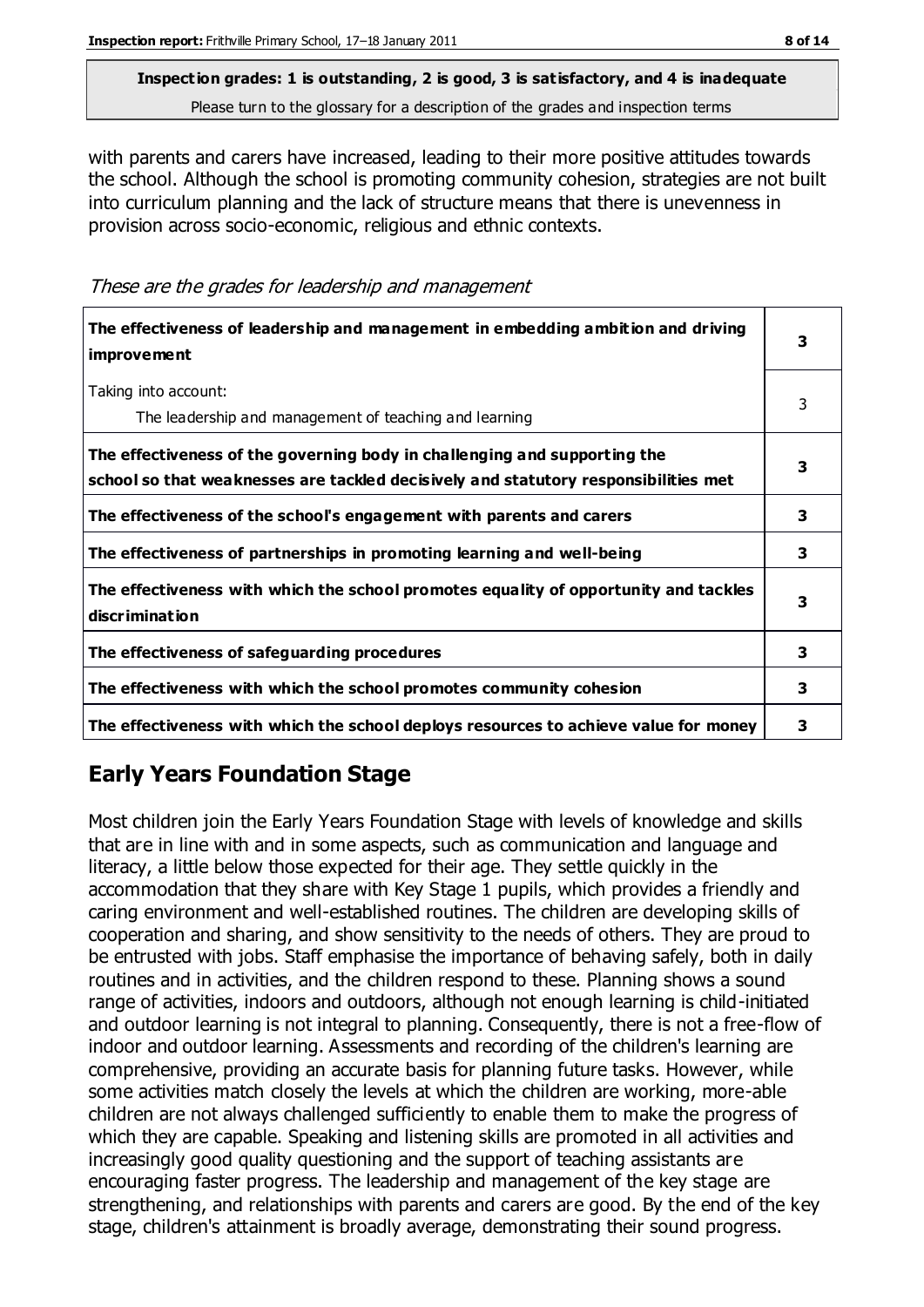**Inspection grades: 1 is outstanding, 2 is good, 3 is satisfactory, and 4 is inadequate**

Please turn to the glossary for a description of the grades and inspection terms

These are the grades for the Early Years Foundation Stage

| <b>Overall effectiveness of the Early Years Foundation Stage</b>                      |  |
|---------------------------------------------------------------------------------------|--|
| Taking into account:<br>Outcomes for children in the Early Years Foundation Stage     |  |
| The quality of provision in the Early Years Foundation Stage                          |  |
| The effectiveness of leadership and management of the Early Years Foundation<br>Stage |  |

### **Views of parents and carers**

Of those who responded to the questionnaire, most parents and carers were supportive of all aspects of the school's work. Every parent or carer who responded judged that the school keeps their child safe. Few added comments. Those that did praised the welcoming approach of the staff and their handling of issues. A very few recorded concerns about whether work is challenging enough for more-able pupils and whether the behaviour of a number of pupils is always as it should be. The school acknowledges these issues, which were reinforced by inspection findings and which the headteacher has started to address.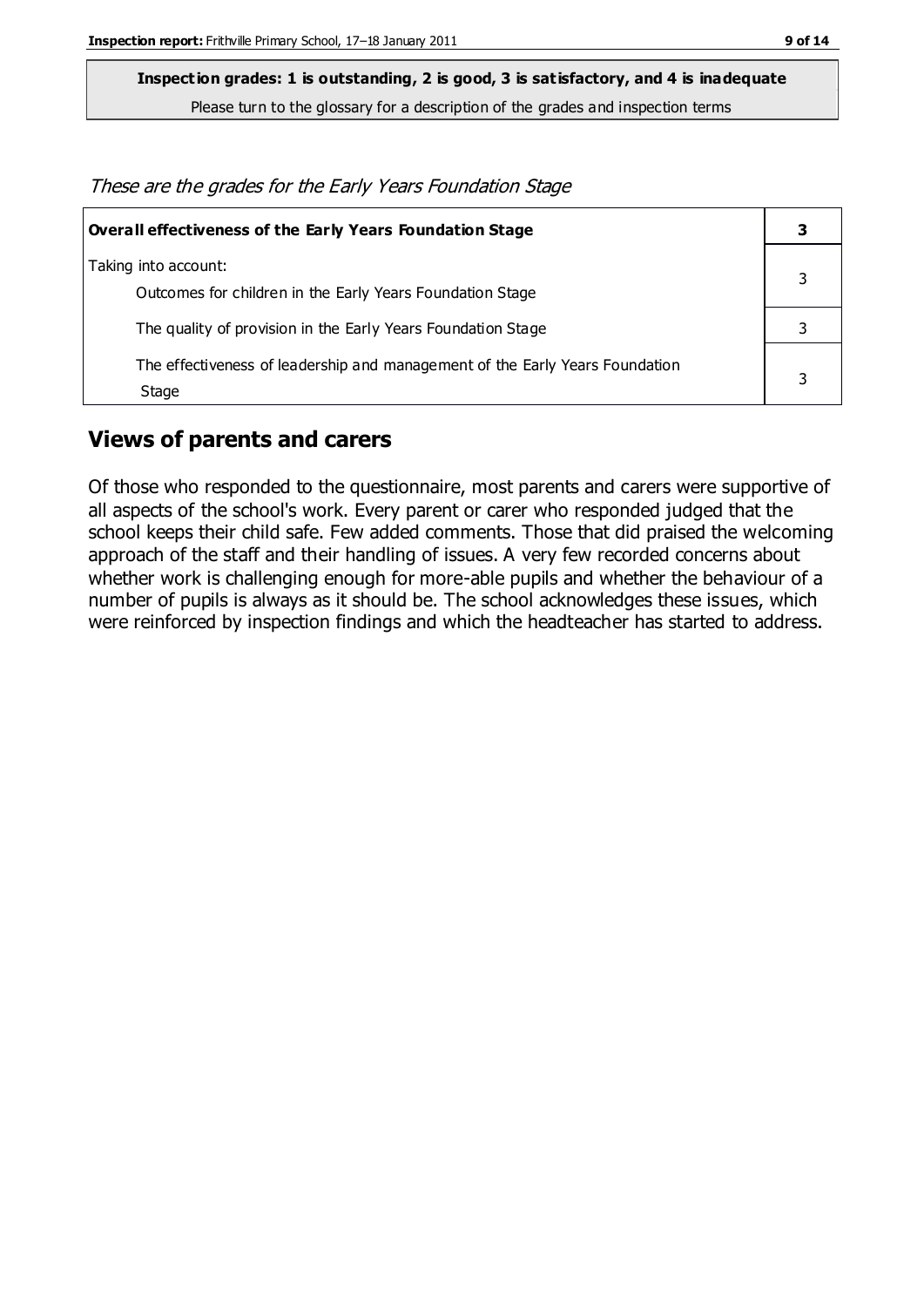#### **Responses from parents and carers to Ofsted's questionnaire**

Ofsted invited all the registered parents and carers of pupils registered at Frithville Primary School to complete a questionnaire about their views of the school.

In the questionnaire, parents and carers were asked to record how strongly they agreed with 13 statements about the school. The inspection team received 17 completed questionnaires by the end of the on-site inspection. In total, there are 60 pupils registered at the school.

| <b>Statements</b>                                                                                                                                                                                                                                       | <b>Strongly</b><br>Agree<br>agree |               |                | <b>Disagree</b> |                | <b>Strongly</b><br>disagree |              |               |
|---------------------------------------------------------------------------------------------------------------------------------------------------------------------------------------------------------------------------------------------------------|-----------------------------------|---------------|----------------|-----------------|----------------|-----------------------------|--------------|---------------|
|                                                                                                                                                                                                                                                         | <b>Total</b>                      | $\frac{0}{0}$ | <b>Total</b>   | $\frac{0}{0}$   | <b>Total</b>   | $\frac{0}{0}$               | <b>Total</b> | $\frac{0}{0}$ |
| My child enjoys school                                                                                                                                                                                                                                  | 9                                 | 53            | $\overline{7}$ | 41              | 0              | 0                           | $\mathbf 0$  | $\mathbf 0$   |
| The school keeps my child<br>safe                                                                                                                                                                                                                       | 12                                | 71            | 5              | 29              | 0              | 0                           | $\mathbf 0$  | $\mathbf 0$   |
| My school informs me about<br>my child's progress                                                                                                                                                                                                       | 5                                 | 29            | 9              | 53              | $\overline{2}$ | 12                          | $\mathbf 0$  | $\mathbf 0$   |
| My child is making enough<br>progress at this school                                                                                                                                                                                                    | 6                                 | 35            | $\overline{7}$ | 41              | 3              | 18                          | 1            | 6             |
| The teaching is good at this<br>school                                                                                                                                                                                                                  | $\overline{7}$                    | 41            | 9              | 53              | 0              | 0                           | 0            | $\mathbf 0$   |
| The school helps me to<br>support my child's learning                                                                                                                                                                                                   | 5                                 | 29            | 8              | 47              | 3              | 18                          | 1            | 6             |
| The school helps my child to<br>have a healthy lifestyle                                                                                                                                                                                                | 10                                | 59            | 6              | 35              | $\mathbf{1}$   | 6                           | $\mathbf 0$  | $\mathbf 0$   |
| The school makes sure that<br>my child is well prepared for<br>the future (for example<br>changing year group,<br>changing school, and for<br>children who are finishing<br>school, entering further or<br>higher education, or entering<br>employment) | 3                                 | 18            | 10             | 59              | 1              | 6                           | $\mathbf{1}$ | 6             |
| The school meets my child's<br>particular needs                                                                                                                                                                                                         | 6                                 | 35            | $\overline{7}$ | 41              | 1              | 6                           | $\mathbf{1}$ | 6             |
| The school deals effectively<br>with unacceptable behaviour                                                                                                                                                                                             | 6                                 | 35            | 8              | 47              | 3              | 18                          | $\mathbf 0$  | 0             |
| The school takes account of<br>my suggestions and concerns                                                                                                                                                                                              | 6                                 | 35            | 10             | 59              | 0              | $\pmb{0}$                   | 0            | 0             |
| The school is led and<br>managed effectively                                                                                                                                                                                                            | 9                                 | 53            | 6              | 35              | $\mathbf{1}$   | 6                           | $\mathbf 0$  | $\mathbf 0$   |
| Overall, I am happy with my<br>child's experience at this<br>school                                                                                                                                                                                     | 10                                | 59            | 6              | 35              | $\pmb{0}$      | 0                           | $\mathbf 0$  | $\mathbf 0$   |

The table above summarises the responses that parents and carers made to each statement. The percentages indicate the proportion of parents and carers giving that response out of the total number of completed questionnaires. Where one or more parents and carers chose not to answer a particular question, the percentages will not add up to 100%.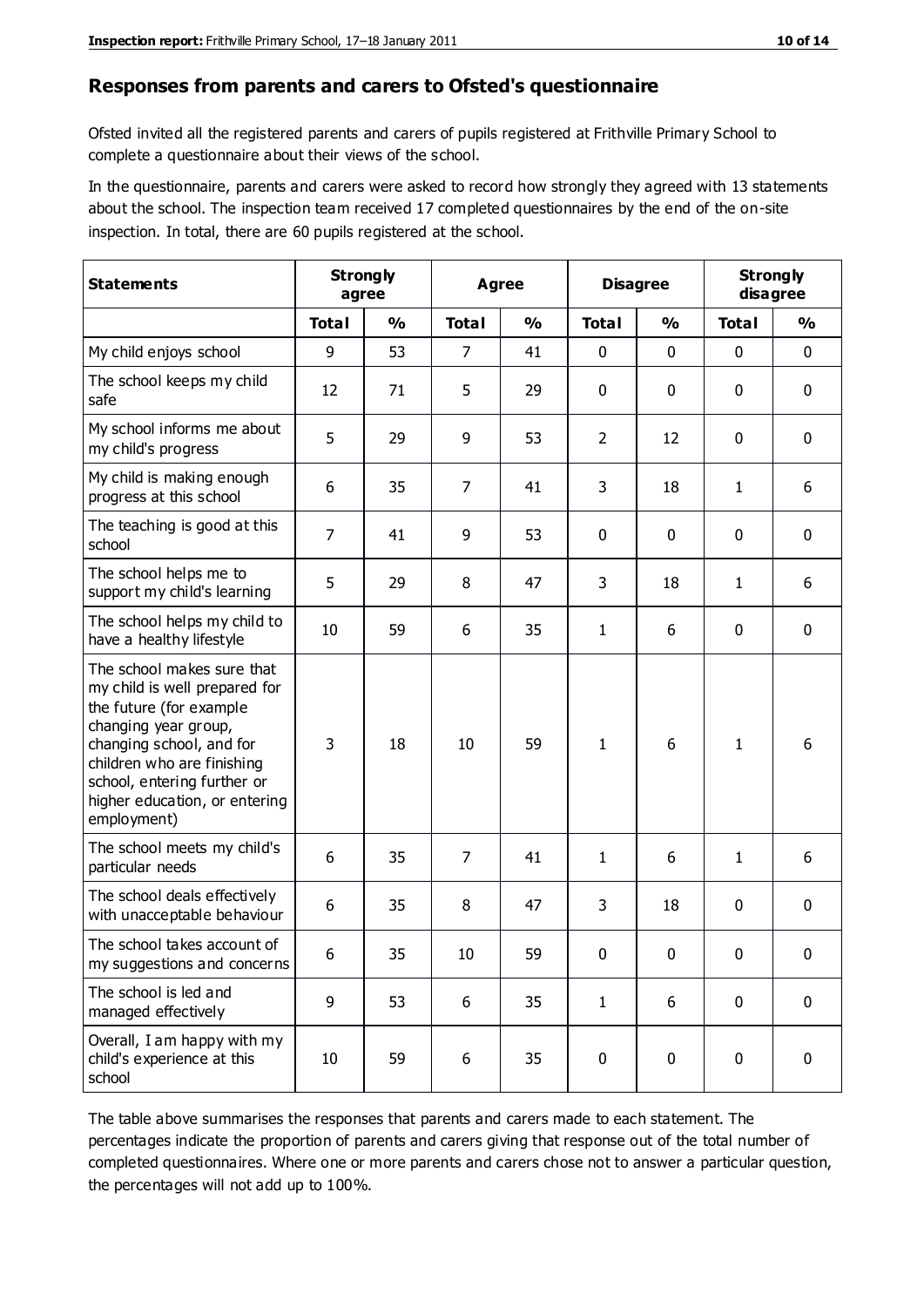# **Glossary**

| Grade   | <b>Judgement</b> | <b>Description</b>                                                                                                                                                                                                            |
|---------|------------------|-------------------------------------------------------------------------------------------------------------------------------------------------------------------------------------------------------------------------------|
| Grade 1 | Outstanding      | These features are highly effective. An outstanding school<br>provides exceptionally well for all its pupils' needs.                                                                                                          |
| Grade 2 | Good             | These are very positive features of a school. A school that<br>is good is serving its pupils well.                                                                                                                            |
| Grade 3 | Satisfactory     | These features are of reasonable quality. A satisfactory<br>school is providing adequately for its pupils.                                                                                                                    |
| Grade 4 | Inadequate       | These features are not of an acceptable standard. An<br>inadequate school needs to make significant improvement<br>in order to meet the needs of its pupils. Ofsted inspectors<br>will make further visits until it improves. |

## **What inspection judgements mean**

## **Overall effectiveness of schools**

|                       | Overall effectiveness judgement (percentage of schools) |      |                     |                   |
|-----------------------|---------------------------------------------------------|------|---------------------|-------------------|
| <b>Type of school</b> | <b>Outstanding</b>                                      | Good | <b>Satisfactory</b> | <b>Inadequate</b> |
| Nursery schools       | 59                                                      | 35   | 3                   | 3                 |
| Primary schools       | 9                                                       | 44   | 39                  | 7                 |
| Secondary schools     | 13                                                      | 36   | 41                  | 11                |
| Sixth forms           | 15                                                      | 39   | 43                  | 3                 |
| Special schools       | 35                                                      | 43   | 17                  | 5                 |
| Pupil referral units  | 21                                                      | 42   | 29                  | 9                 |
| All schools           | 13                                                      | 43   | 37                  | 8                 |

New school inspection arrangements were introduced on 1 September 2009. This means that inspectors now make some additional judgements that were not made previously.

The data in the table above are for the period 1 September 2009 to 31 August 2010 and are consistent with the latest published official statistics about maintained school inspection outcomes (see **[www.ofsted.gov.uk](http://www.ofsted.gov.uk/)**).

The sample of schools inspected during 2009/10 was not representative of all sc hools nationally, as weaker schools are inspected more frequently than good or outstanding schools.

Percentages are rounded and do not always add exactly to 100.

Sixth form figures reflect the judgements made for the overall effectiveness of the sixth form in secondary schools, special schools and pupil referral units.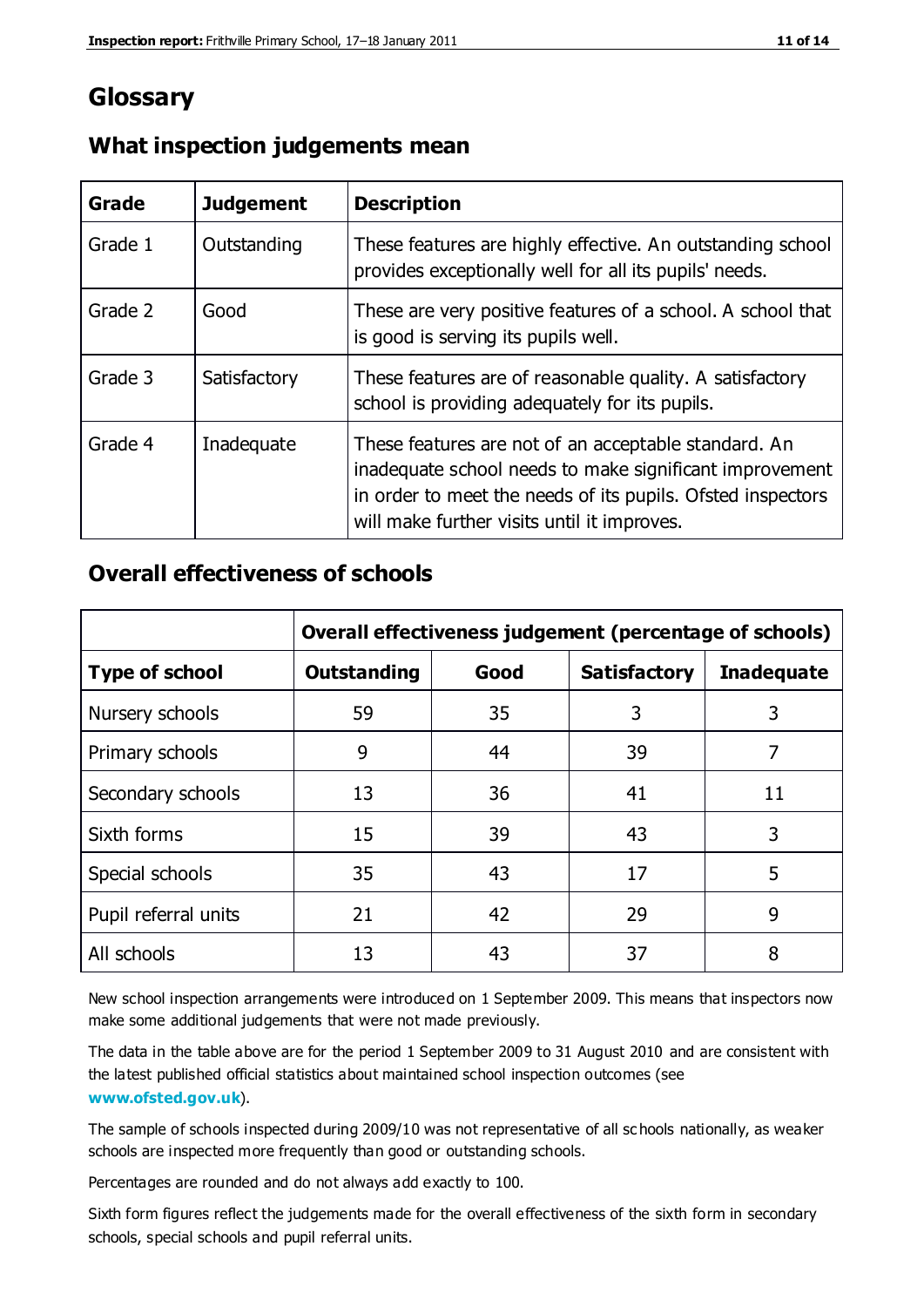# **Common terminology used by inspectors**

| Achievement:               | the progress and success of a pupil in their learning,<br>development or training.                                                                                                                                                          |  |
|----------------------------|---------------------------------------------------------------------------------------------------------------------------------------------------------------------------------------------------------------------------------------------|--|
| Attainment:                | the standard of the pupils' work shown by test and<br>examination results and in lessons.                                                                                                                                                   |  |
| Capacity to improve:       | the proven ability of the school to continue<br>improving. Inspectors base this judgement on what<br>the school has accomplished so far and on the quality<br>of its systems to maintain improvement.                                       |  |
| Leadership and management: | the contribution of all the staff with responsibilities,<br>not just the headteacher, to identifying priorities,<br>directing and motivating staff and running the school.                                                                  |  |
| Learning:                  | how well pupils acquire knowledge, develop their<br>understanding, learn and practise skills and are<br>developing their competence as learners.                                                                                            |  |
| Overall effectiveness:     | inspectors form a judgement on a school's overall<br>effectiveness based on the findings from their<br>inspection of the school. The following judgements,<br>in particular, influence what the overall effectiveness<br>judgement will be. |  |
|                            | The school's capacity for sustained<br>improvement.                                                                                                                                                                                         |  |
|                            | Outcomes for individuals and groups of pupils.                                                                                                                                                                                              |  |
|                            | The quality of teaching.                                                                                                                                                                                                                    |  |
|                            | The extent to which the curriculum meets<br>pupils' needs, including, where relevant,<br>through partnerships.                                                                                                                              |  |
|                            | The effectiveness of care, guidance and<br>support.                                                                                                                                                                                         |  |
| Progress:                  | the rate at which pupils are learning in lessons and<br>over longer periods of time. It is often measured by<br>comparing the pupils' attainment at the end of a key                                                                        |  |

stage with their attainment when they started.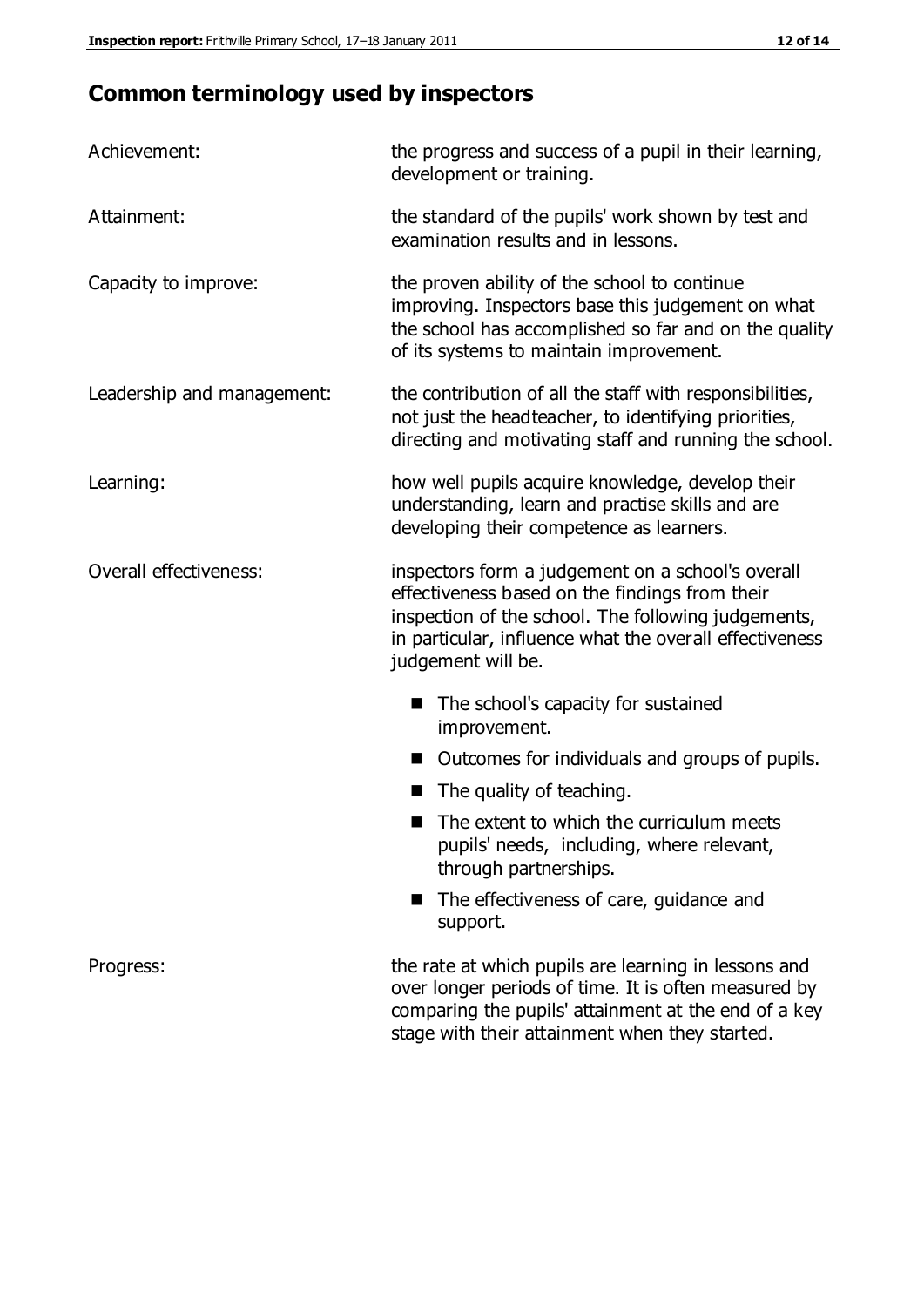## **This letter is provided for the school, parents and carers to share with their children. It describes Ofsted's main findings from the inspection of their school.**

19 January 2011

#### Dear Pupils

#### **Inspection of Frithville Primary School, Boston, PE22 7EX**

Thank you for welcoming us into your school and sharing with us your thoughts about what you learn and do. We enjoyed talking to you and observing you playing and learning, throughout our visit.

Your school is giving you a satisfactory education. You make sound progress through the school and your attainment is average. Teaching is sound and a growing number of lessons are good. Your headteacher and the staff are making important improvements. One of these is the curriculum which is being organised so that you can learn more through themes and for yourselves. The links with other schools, especially with New York Primary School, are providing you with a wider choice of activities, as well as more specialist teachers and after-school clubs. Behaviour is satisfactory and a lot of you always behave well. The new rules, which you told us you drew up, should help make sure that everybody behaves well.

Your school is moving forward but it can do better. To help you to reach higher levels in English and mathematics, I have asked your headteacher to make sure that more teaching is good. In particular, your work must offer all of you a good level of challenge to quicken your progress. I have also asked that marking tells you what to do next to help you to move on in your learning and that you have personal targets in English and mathematics to focus you on what you need to learn. Although the attendance of some of you is above average, for many it is just average, and for a few, below. If you are one of these you may be losing too much learning time. I have asked your headteacher to involve you in your attendance by giving you all a target to work towards. Subject leaders are going to monitor the quality of learning in their subjects to see if it is as good as it can be. Children in the Early Years Foundation Stage do not have enough opportunities to learn and play outside and to learn for themselves and the staff are going to address this.

I hope you will help the staff to make these important improvements.

Yours sincerely

Lynne Blakelock Lead Inspector